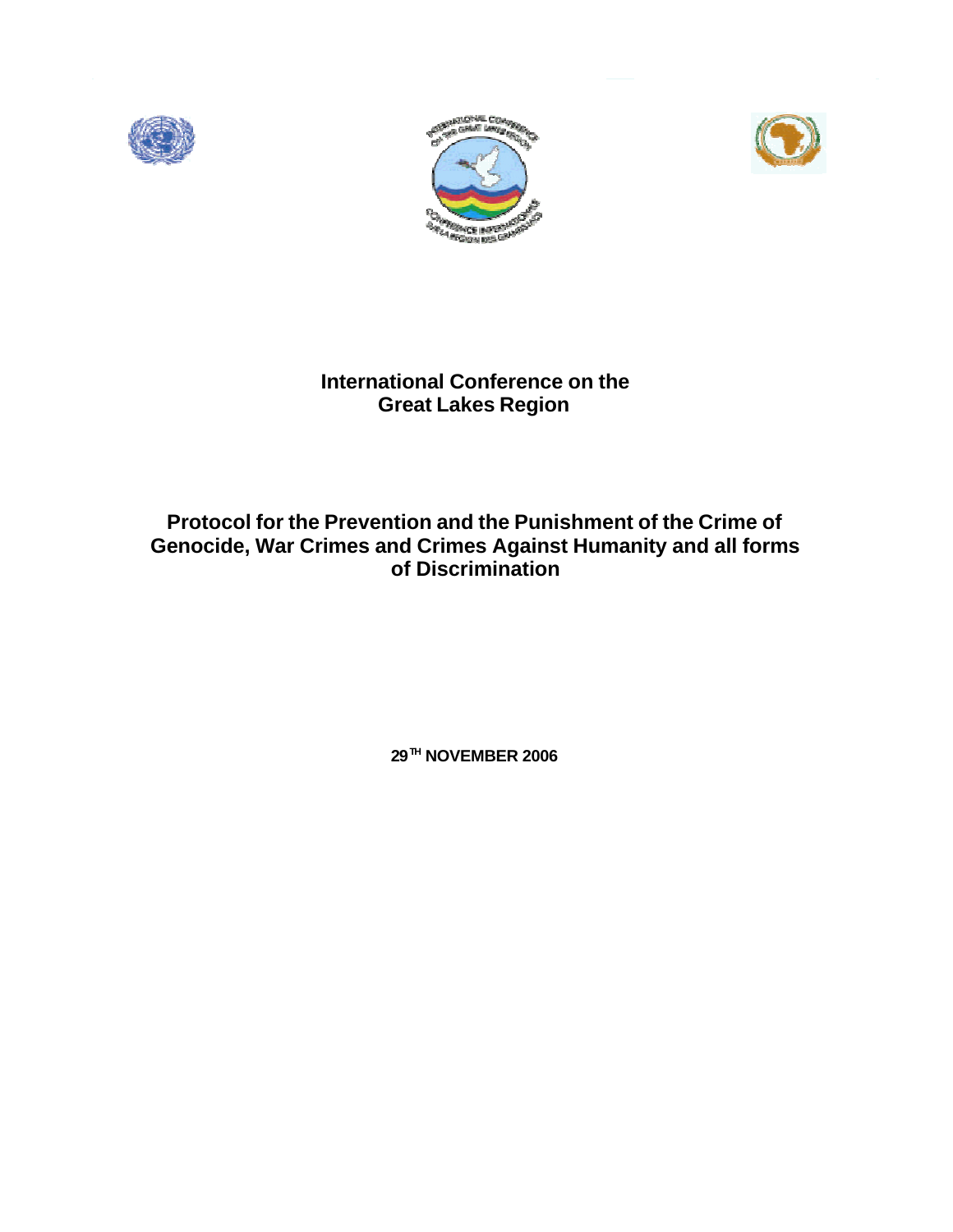#### **PREAMBLE**

### **We, Heads of State and Government of the Member States of the International Conference on the Great Lakes Region,**

**Referring** to the Dares-Salaam Declaration on Peace, Security, Democracy and Development in the Great Lakes Region adopted and signed in Dar-es-Salaam (United Republic of Tanzania) on 20 November 2004;

**Deeply concerned of** the endemic conflicts and the persistent insecurity aggravated by the massive violations of human rights, the policies of exclusion and marginalisation, impunity with respect to the crime of genocide, war crimes, and crimes against humanity;

**Mindful** of the obligations arising from the Convention for the Prevention and Punishment of the Crime of Genocide, and that the United Nations' General Assembly, by its resolution 96 (I) dated 11 December 1946, declared that genocide is a crime against people's rights, in contradiction with the spirit and ends of the United Nations, and that the civilised world condemns genocide that, in all periods of history, has inflicted great losses on humanity and that, to free it of such an odious scourge, international cooperation is necessary;

**Reaffirming** the obligations from United Nations principles and directives under the terms of which all parties to an armed conflict are obliged to fully observe the international law applicable to the rights and protection of women and young girls, in particular as civil persons; noting the obligations under the Geneva Conventions of 1949 and the related Additional Protocols of 1977, the Convention of 1951 Relating to the Status of Refugees and its Protocol of 1967, the Convention on the Elimination of All Forms of Racial Discrimination of 1965, the Convention on the Elimination of all Forms of Discrimination against Women of 1979 and its Optional Protocol of 1999, the United Nations Convention on the Rights of the Child of 1989 and its two Optional Protocols of 25 May 2000, the African Charter on the Rights and Welfare of the Child of 1990 as well as the Protocol to the African Charter on Human and Peoples' Rights on the Rights of Women in Africa 2003, and taking into account the relevant provisions of the Statute of Rome of the International Criminal Court 1998;

**Reaffirming**, in accordance with the Statute of the International Criminal Court, that the most serious crimes which affect the whole international community should not remain unpunished and that their punishment must be effectively ensured by legislative and constitutional measures at the national level and by strengthening regional and international cooperation;

**Mindful** that it is each Member State's duty to exercise its criminal jurisdiction over the perpetrators of the crime of genocide, war crimes, and crimes against humanity;

**Considering** that Article 3 of the Statute of the International Criminal Tribunal for Rwanda affirms that rape is a crime against humanity when committed as part of a widespread or systematic attack against any civilian population on national, political, ethnic, racial or religious grounds;

**Referring to,** the Beijing Declaration and Platform of Action, Resolution 1325 of the United Nations Security Council, the Protocol to the African Charter on Human and Peoples' Rights on the Rights of Women in Africa, the Solemn Declaration of the African Union on Equality between Men and Women in Africa which condemns rape and any other form of sexual violence;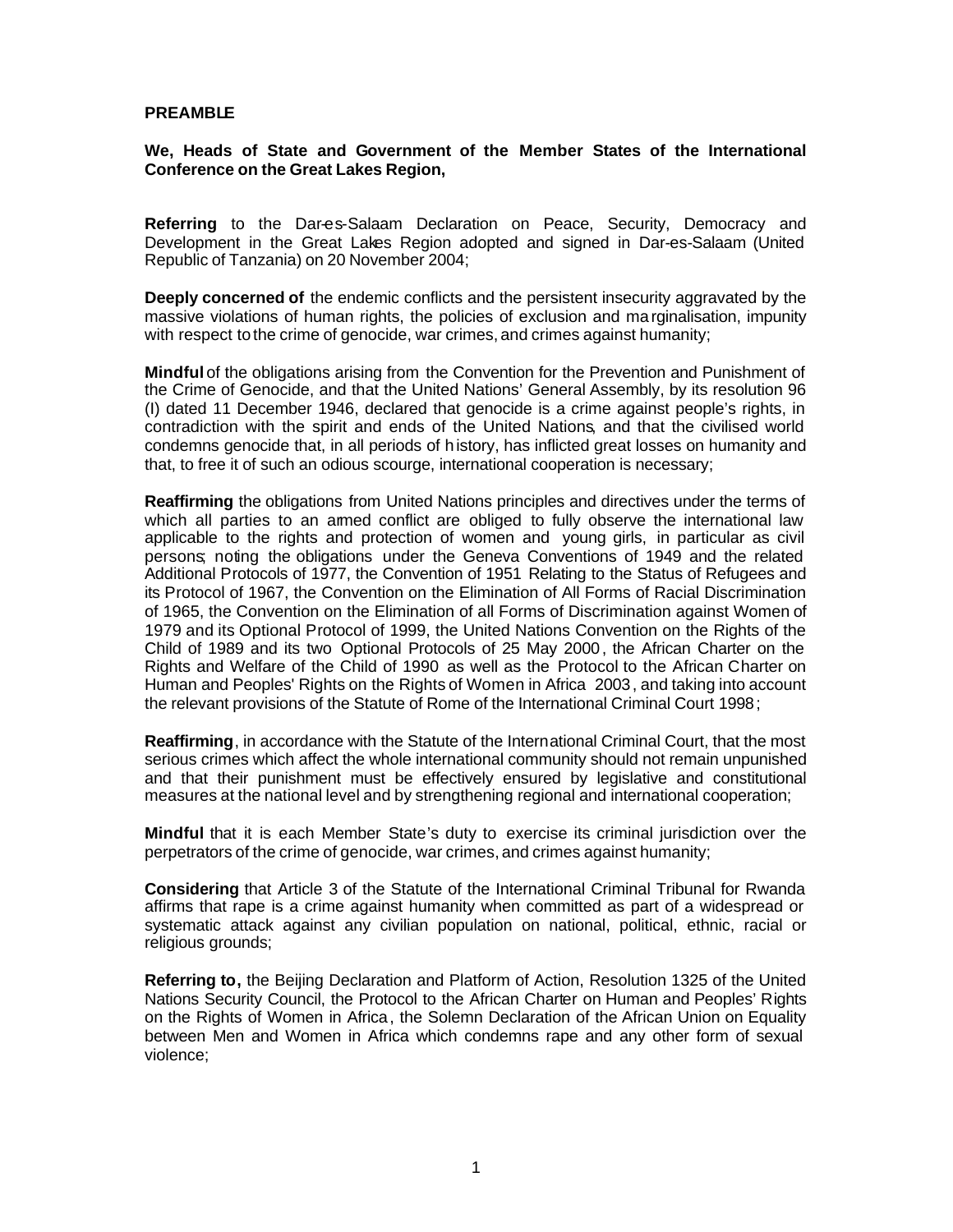**Determined** to put an end to the recruitment of children in national armed forces or in any other armed group or to their participation in any way in hostilities especially as reinforcements, to fight illegal labour, trafficking in women and children and the prostitution of women and children in the conflict zones of the Great Lakes Region;

**Determined** to promote and enshrine good governance and the rule of law and strengthen the protection of human and peoples' rights, and to consolidate democratic institutions and culture in order to combat all forms of discrimination;

**Determined** to put an end to such crimes in the Great Lakes Region and take effective measures to prosecute their perpetrators;

**Agree as follows:**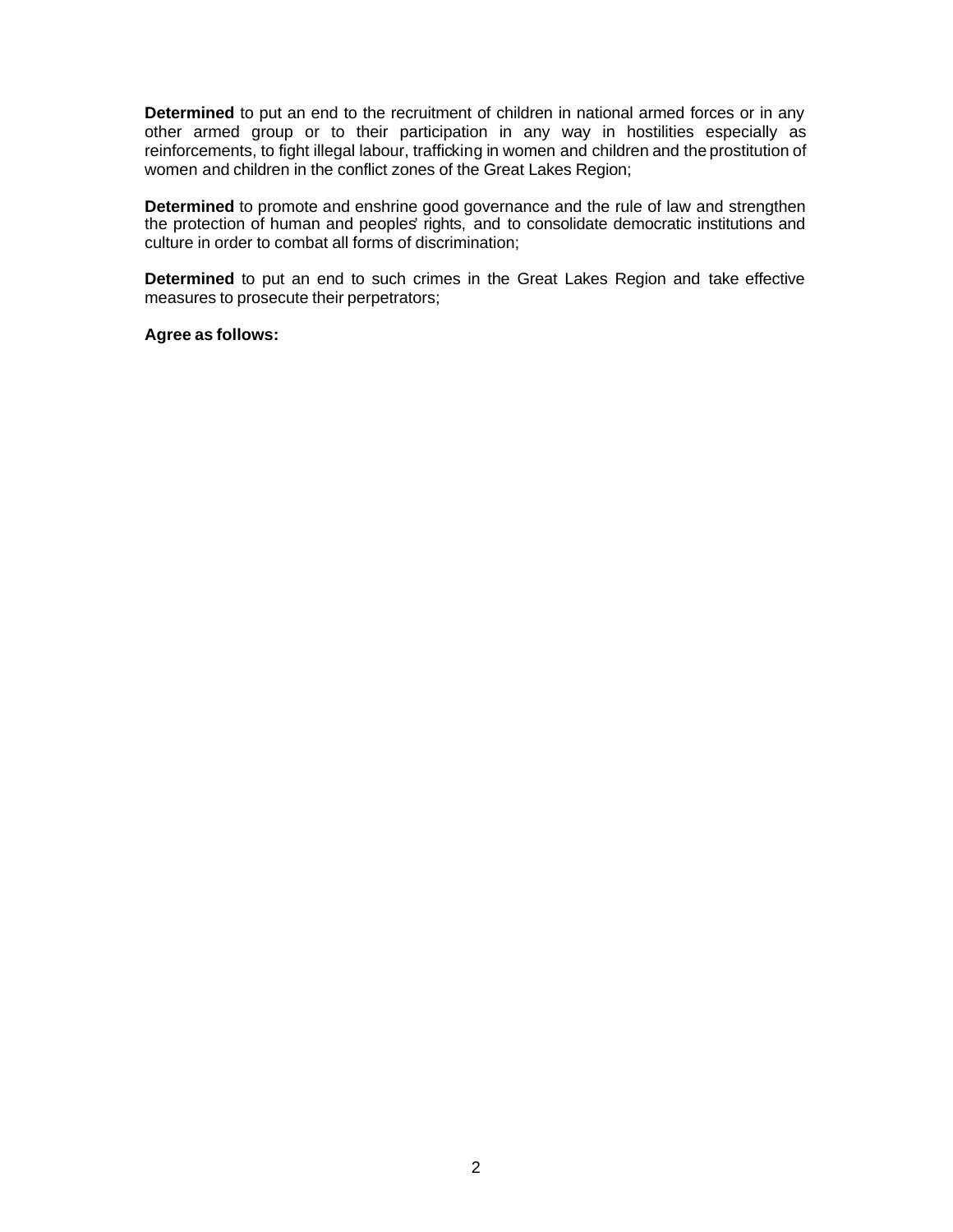### **CHAPTER I**

#### **General Provisions**

### **Article 1**

### **Definitions**

For the purposes of this Protocol, unless the context otherwise requires, the following mean:

- a) **Crime of genocide**: any one of the acts set out in article 6 of the Statute of the International Criminal Court, if it is committed with the intention of destroying in whole or in part a national, ethnic, racial or religious group;
- b) **The African Charter on the Rights and Welfare of the Child:** the Charter on the Promotion and Protection of the Rights and Welfare of the Child adopted by the Heads of State and Government of the Organisation of African Unity on 11 July 1990;
- c) **Convention on the Rights of the Child**: the Convention on the Promotion and Protection of the Rights of the Child adopted by the United Nations General Assembly on 20 November 1989;
- d) **Convention against Racial Discrimination**: the Convention on the Elimination of All Forms of Racial Discrimination, adopted by the United Na tions General Assembly on  $21<sup>st</sup>$  December 1965;
- e) **Convention on the Elimination of all Forms of Discrimination against Women**: the Convention on the Elimination of all Forms of Discrimination against Women adopted by the United Nations General Assembly on 18 December 1979;
- f) **Geneva Conventions**: the four conventions on humanitarian law adopted on 12 August 1949 by the diplomatic Conference for drawing up international conventions and their additional protocols adopted on 8 June 1977;
- g) **The Genocide Convention**: the Convention on the Prevention and Punishment of the Crime of Genocide adopted on 9 December 1948;
- h) **Crime against humanity**: any one of the acts set out in article 7 of the Statute of the International Criminal Court, when committed as part of a widespread or systematic attack directed against any civilian population and with knowledge of the attack;
- i) **War crime**: any one of the acts set out in article 8 of the Statute of the International Criminal Court;
- j) **Solemn Declaration**: the Solemn Declaration on Equality between Men and Women, adopted by the Heads of State and Government of the African Union on 8 July 2004;
- k) **Discrimination**: any distinction, exclusion, restriction or preference based on race, religion, gender, colour, ancestry or national or ethnic origin, the purpose or the effect of which is to destroy or undermine the recognition, the possession or the exercise, in conditions of equality, of human rights and fundamental freedoms in the political, economic, social and cultural fields or in any other area of life;
- l) **Requesting State**: the State which requests the extradition;
- m) **Requested State**: the State to which the request for extradition is addressed to;
- n) **Extradition**: the formal transfer or removal, from the territory or jurisdiction of a requested State to that of the requesting State, of a fugitive or persons alleged to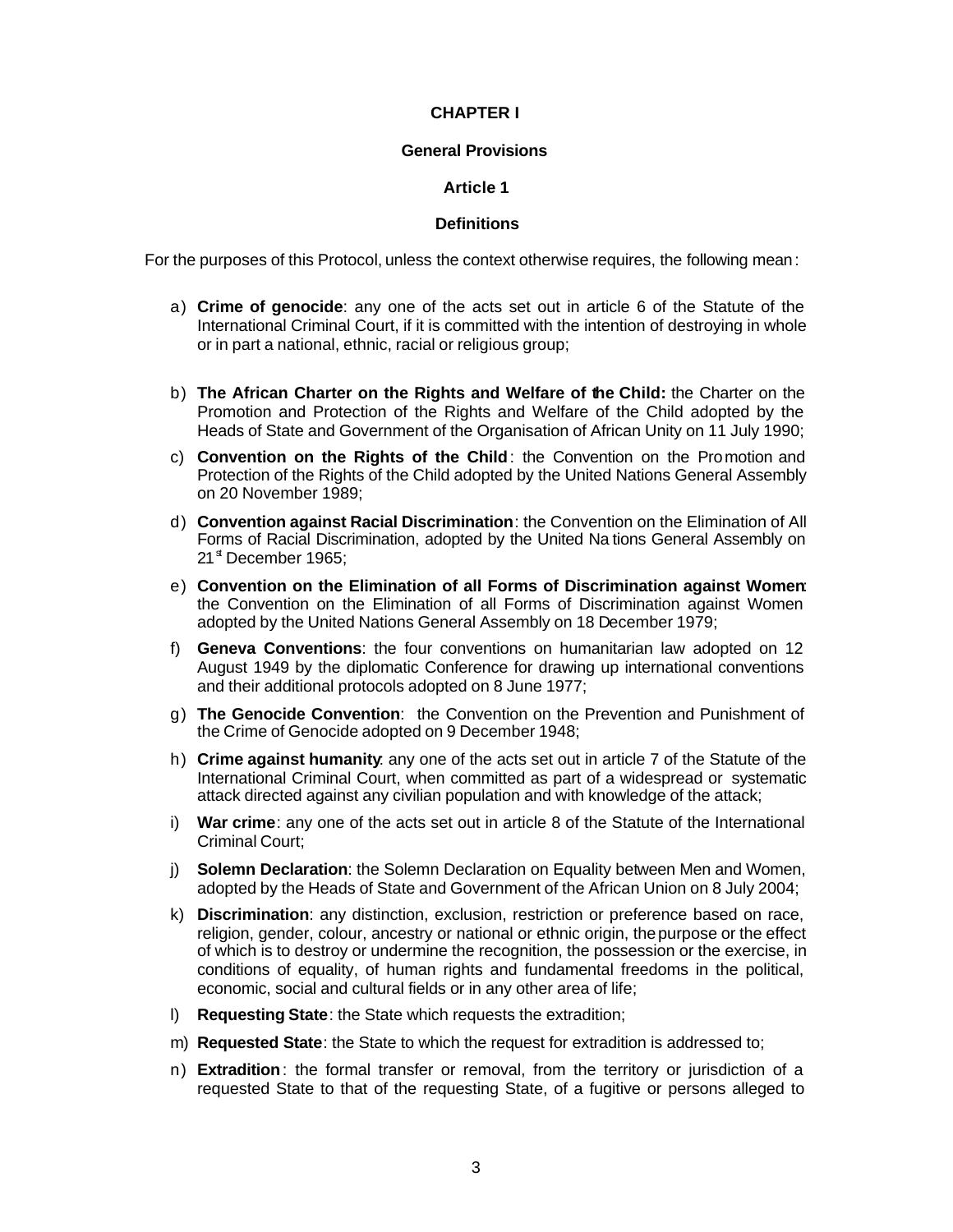have committed an offence to which this Protocol, or other treaties and conventions, or legislation, in force apply;

- o) **Beijing Declaration and Platform of Action**: the Declaration and Platform of Action adopted at the fourth global summit on women organized by the United Nations in September 1995;
- p) **Hand-over**: the fact of a State handing over a person to the International Criminal Court;
- q) **Resolution 1325**: the Resolution on the Involvement of Women in Peace and Security Operations adopted by the United Nations Security Council on 31 October 2000.

# **CHAPTER II**

### **Combating Discriminatory Ideologies and Practices**

#### **Article 2**

#### **Non-discrimination Principle**

All human beings are born free and equal in dignity and in law. Everyone may claim rights and freedoms set out in the relevant international and regional human rights instruments without any discrimination.

### **Article 3**

### **Equality Before the Law**

All persons are equal before the law and have the right, without distinction, to equal protection of the law and equal protection against any discrimination or any incitement to discrimination.

# **Article 4**

# **Right to Equitable Justice**

The Member States shall ensure that anyone within their jurisdiction will enjoy protection and effective recourse to the national courts and other competent State authorities, against any act of discrimination which, contrary to this Protocol, may violate his or her personal rights and his or her fundamental liberties, as well as the right to seek satisfaction or fair and adequate redress for any harm of which she or he might have suffered as a result of such discrimination.

# **Article 5**

#### **Undertaking of the States**

The Member States shall condemn all forms of discrimination and shall immediately adopt measures to eliminate all forms of discrimination and promote harmony among all segments of the nation, and for this purpose: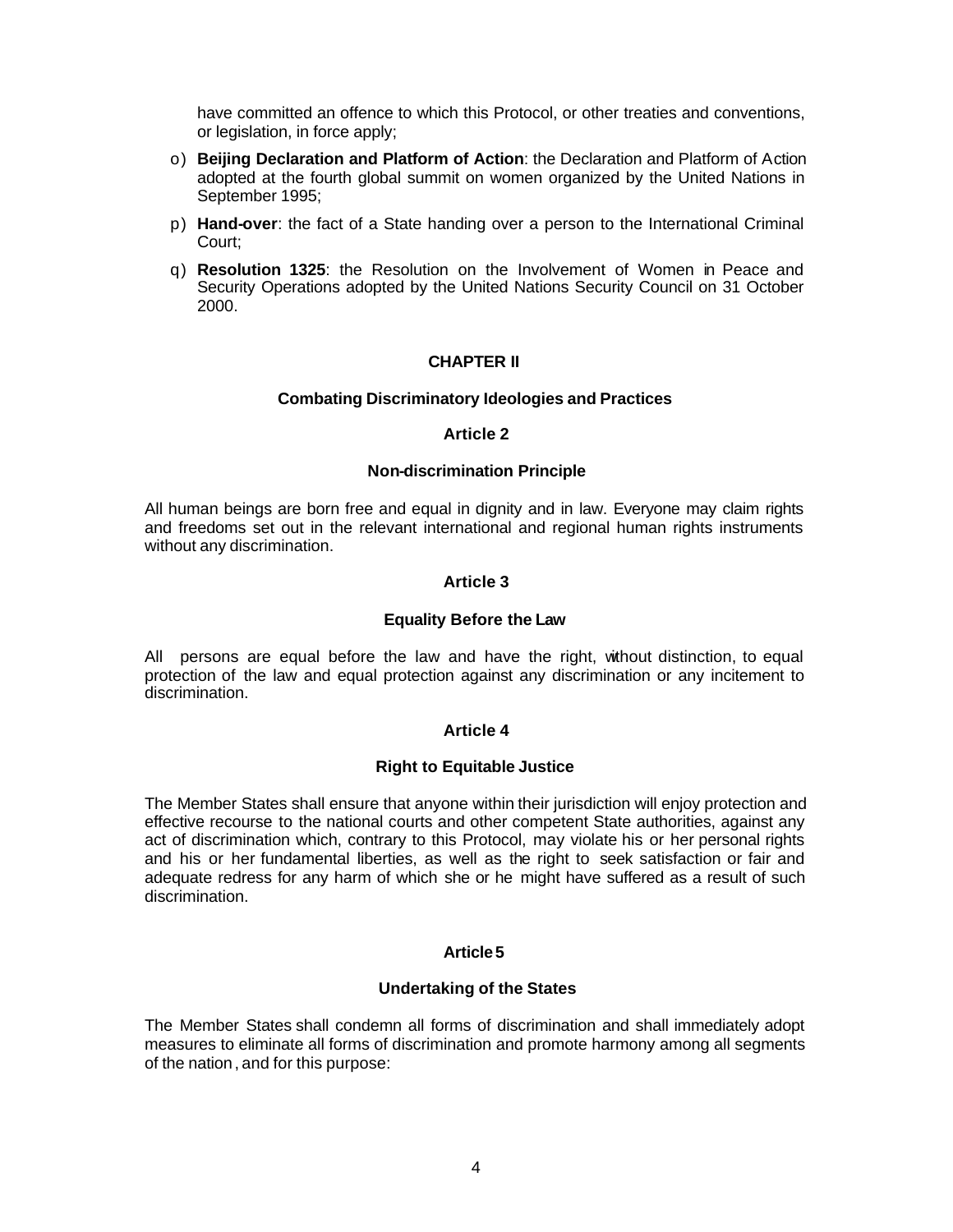- a) The Member State s undertakes not to engage in any act or practice of discrimination against persons, groups, or institutions and to ensure that all public authorities and, national and local institutions comply with this obligation;
- b) The Member States must, by all appropriate means, including by legislative measures if the circumstances so require, prohibit discrimination practised by groups or organizations and put an end to it;
- c) The Member States shall take effective measures to review national and local government policies and to amend or repeal any law or any regulatory provision having the effect of creating discrimination or perpetuating it where it exists;
- d) The Member States shall take, if the circumstances so require, specific and concrete measures in the social, economic, cultural and other fields to adequately ensure the development or protection of particular groups or individuals belonging to these groups in order to guarantee their full exercise of human rights and fundamental freedoms. These measures shall be maintained until the objectives for which they were taken have been achieved.

### **Condemnation of Discriminatory Ideologies**

1. The Member States condemn all propaganda and all organisations which are inspired by ideas or theories based on the superiority of a race or a group of people of a particular ethnic origin, or which try to justify or encourage any form of racial hatred and discrimination.

2. The Member States undertake to immediately adopt concrete measures intended to eliminate any incitement to such discrimination, or any acts of discrimination and, for this purpose, taking due account of the principles formulated in the Universal Declaration of Human Rights, in the Convention on the Elimination of All Forms of Racial Discrimination and in the African Charter on Human and Peoples' Rights. In particular, Member States undertake:

a) To declare that any circulation of ideas based on the superiority of one group over another, any incitement to hatred or discrimination and any act of violence or provocation to such acts directed against any race or any group of people of a given ethnic origin, as well as any help given to such activities, including financing them, is an offence punishable by law;

b) To declare illegal and ban organisations as well as organised propaganda activities and any other type of propaganda activity which incites discrimination and which encourages it and to declare that any participation in these organizations and activities shall be an offence punishable by law;

c) Not to allow public authorities, whether national or local, to incite discrimination or to encourage it.

#### **Article 7**

### **Combating Prejudices**

The Member States undertake to take immediate and effective measures in the fields of teaching education, culture and information to combat prejudices leading to racial discrimination and to encourage understanding, tolerance and friendship between nations,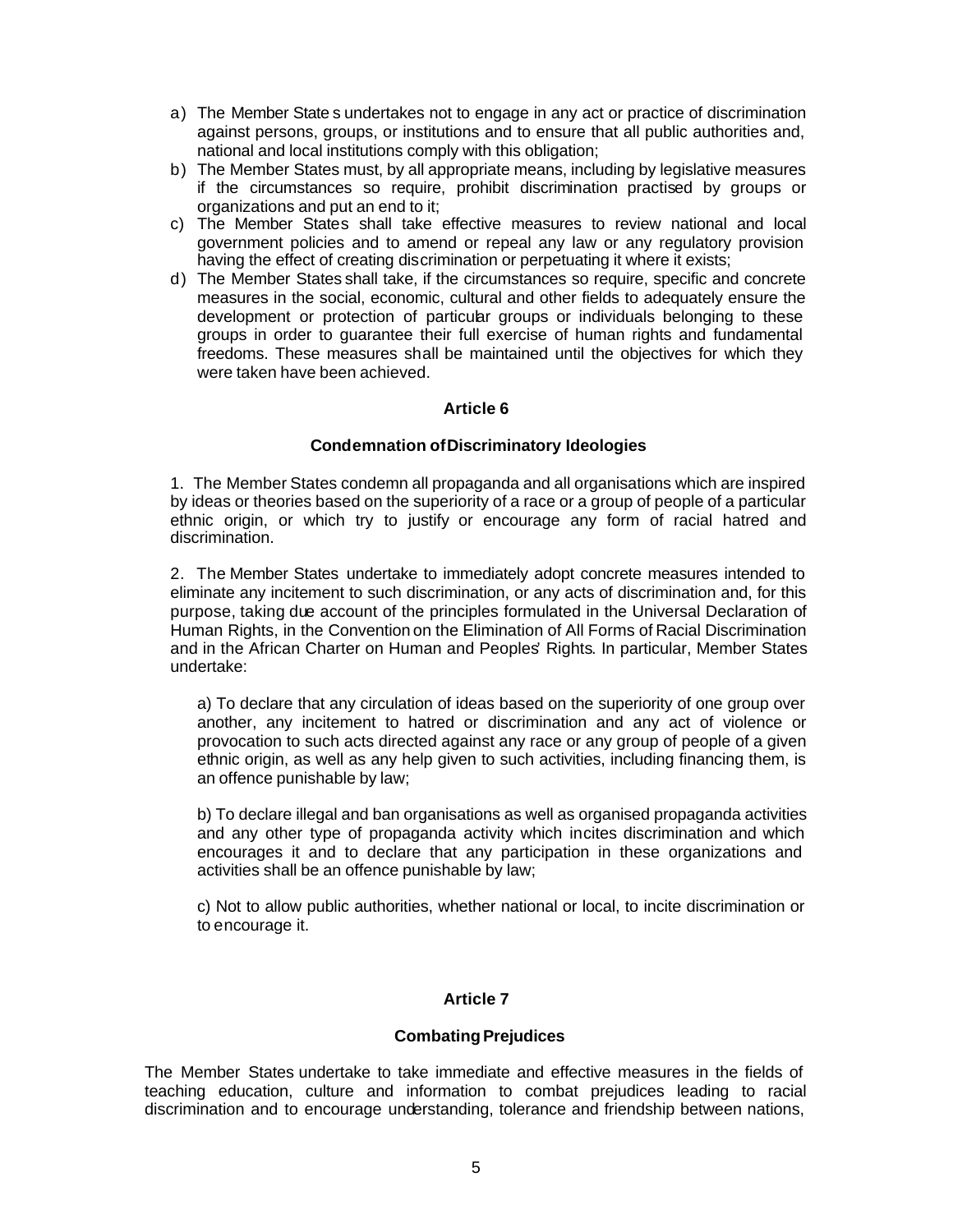racial and ethnic groups, as well as to promote the aims and the principles of the United Nations Charter, the Constitutive Act of the African Union, the Universal Declaration of Human Rights and the African Charter on Human and Peoples' Rights.

# **CHAPTER III**

### **Combating the Crime of Genocide, War Crimes, and Crimes Against Humanity**

### **Article 8**

### **Undertakings of States**

1. The Member States recognise that the crime of genocide, war crimes, and crimes against humanity are crimes under international law and are crimes against people's rights which they undertake to prevent and punish.

2. In this respect, the crime of genocide and complicity in genocideas defined in Articles 2 and 3 of the Convention on the Prevention and Punishment of the Crime of Genocide as well as in Article 6 of the Statute of the International Criminal Court, shall be punished by Member States.

3. The crimes listed in Articles 7 and 8 of the Statute of the International Criminal Court shall be punished by Member States as war crimes, and crimes against humanity.

### **Article 9**

# **Combating Impunity**

1. The Member States undertake, according to their respective constitutions, to take the necessary measures to ensure that the provisions of this Protocol are domesticated and enforced and in particular to provide for effective penalties for persons guilty of the crime of genocide, war crimes, and crimes against humanity.

2. Persons accused of genocide, war crimes or crimes against humanity shall be brought before the competent courts of the Member State on whose territory the crime was committed or before competent international judicial bodies.

3. The Member States particularly undertake to take appropriate measures to neutralize, disarm, arrest and bring before the competent courts the perpetrators of genocide, in accordance with the Convention on the Prevention and Punishment of the Crime of Genocide, and authors of war crimes or crimes against humanity in accordance with the provisions of the Statute of the International Criminal Court and the relevant resolutions of the United Nations Security Council.

# **Article 10**

#### **Jurisdiction**

1. Every Member State shall take necessary measures to establish jurisdiction over the crimes of genocide, war crimes, and crimes against humanity in the following cases:

a) When these crimes are or were committed on its territory ;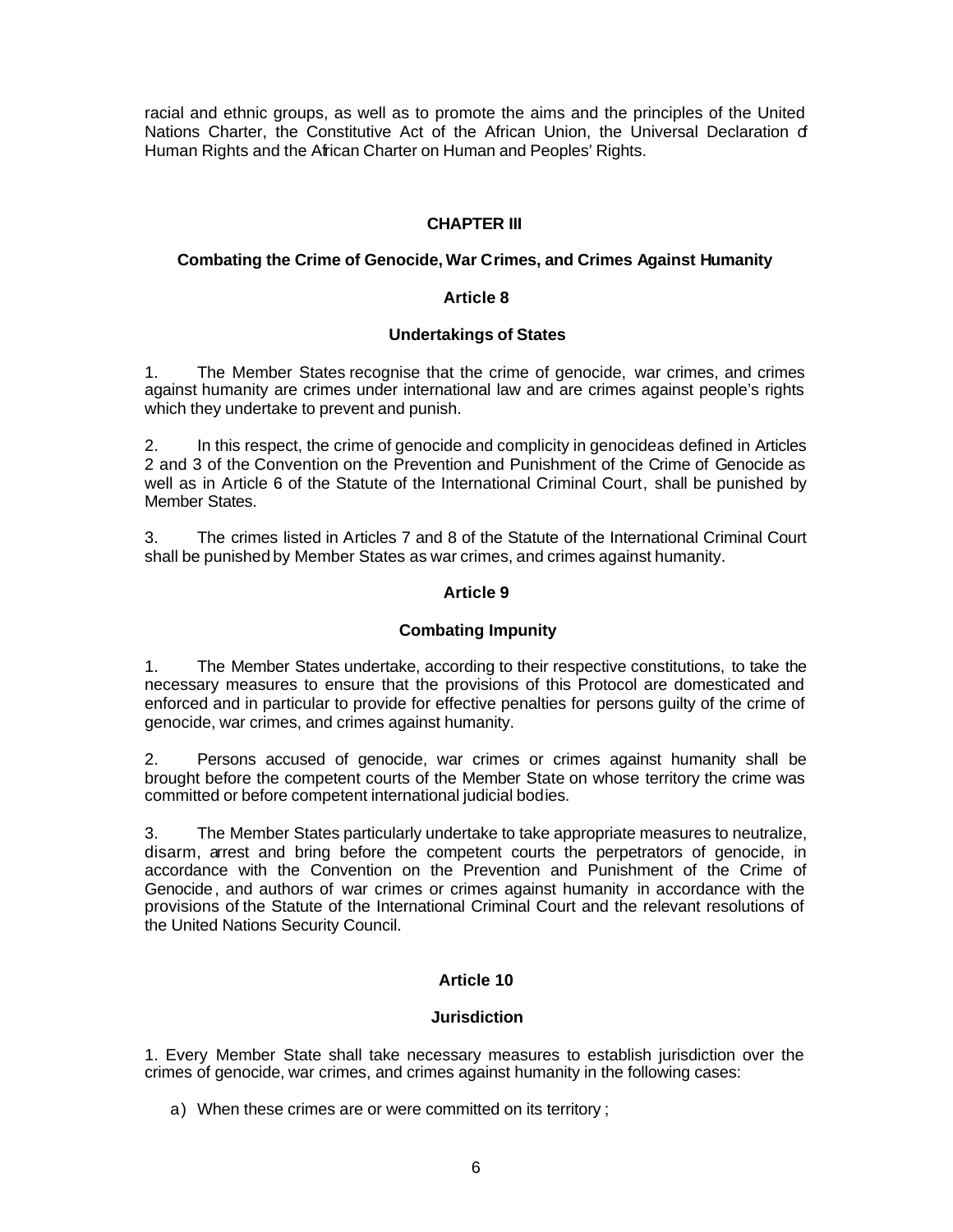- b) When the presumed perpetrator of the crime is a national of the said State or is ordinarily resident on its territory ;
- c) When the victim is a national of the said State;

### **Statutory Limitation**

The prosecution of persons alleged to have committed the crime of genocide, war crimes, and crimes against humanity, shall not be limited by time.

### **Article 12**

### **Applicability to Official Authorities**

The provisions of this chapter shall apply equally to all persons suspected of committing the offences to which this Protocol applies, irrespective of the official status of such persons. In particular, the official status of a Head of State or Government, or an official member of a Government or Parliament, or an elected representative or agent of a State shall in no way shield or bar their criminal liability.

# **CHAPTER IV**

# **Judicial Cooperation**

### **Article 13**

# **Undertaking by the States**

The Member States undertake to mutually assist one another through cooperation of their respective institutions with a view to preventing, detecting and punishing the perpetrators of genocide, war crimes, and crimes against humanity.

#### **Article 14**

#### **Legal Basis for Extradition**

1. Crimes within the field of application of this Protocol shall be extraditable. Member States shall include these crimes in any extradition treaty applicable to them.

2. A Member State which receives a request for extradition from another Member State which has not concluded an extradition treaty with the requested Member State may consider this Protocol as a legal basis for requesting extradition, as long as the crimes in respect of which such extradition is sought are within the field of application of this Protocol.

3. Member States which do not subject the execution of an extradition measure to the existence of an extradition treaty shall recognise that the crimes covered by this Protocol shall be extraditable.

4. For purposes of extradition, the crime of genocide, war crimes, and crimes against humanity shall not be considered as political crimes to which the exception of political offences apply in matters of extradition.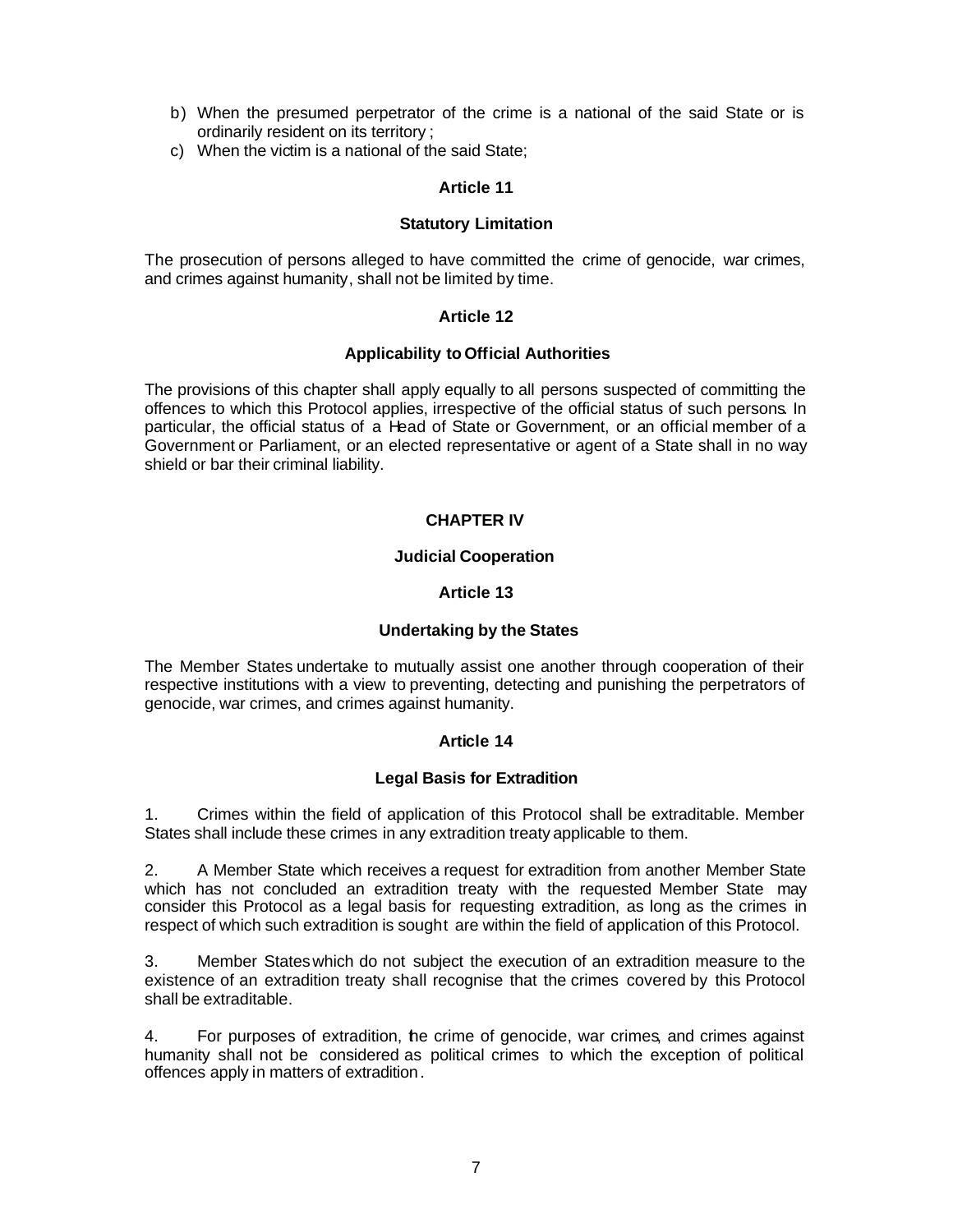# **Conditions for Extradition**

1. In the case of an accused person, extradition shall be granted if the commission of the offence concerned is such that the laws of the country in which the person is found would justify his or her arrest and imprisonment as if the offence had been committed in that country.

2. In the case of a convicted person, extradition shall be granted on production of proof which, under the laws of the country in which the person is found, sufficiently demonstrates that he or she has been convicted accordingly.

3. The Member States shall not be obliged to extradite their nationals. Where a request for the extradition of a national is made, the requested State shall submit the request to its competent authorities with a view to commence prosecution against such a national. For this purpose, records, information and exhibits supporting the request shall be sent to the competent authorities of the requested State. The requesting State shall be informed of the outcome of any such prosecution.

# **Article 16**

# **Concurrent Requests**

1. If, for the same offence, extradition is applied for concurrently by several States, it shall be granted by preference to the State on the territory of which the crime was committed.

2. If the concurrent requests concern different offences, extradition shall be granted to the State of which the individual claimed is a citizen or, failing that, the State requesting the extradition for the most serious crime.

# **Article 17**

# **Joint Commissions of Enquiry**

1. The Member States undertake to cooperate in establishing joint commissions of enquiry and to take all necessary measures to facilitate the relevant and related procedures and formalities.

2. The establishment of a joint commission of enquiry may be refused only if the requested State deems it to be a potential threat to its sovereignty or its internal security.

3. In the event of such refusal, a carefully reasoned decision based on relevant evidence shall be taken by the competent authority of the requested State and the requesting State shall be notified of such a decision as quickly as possible.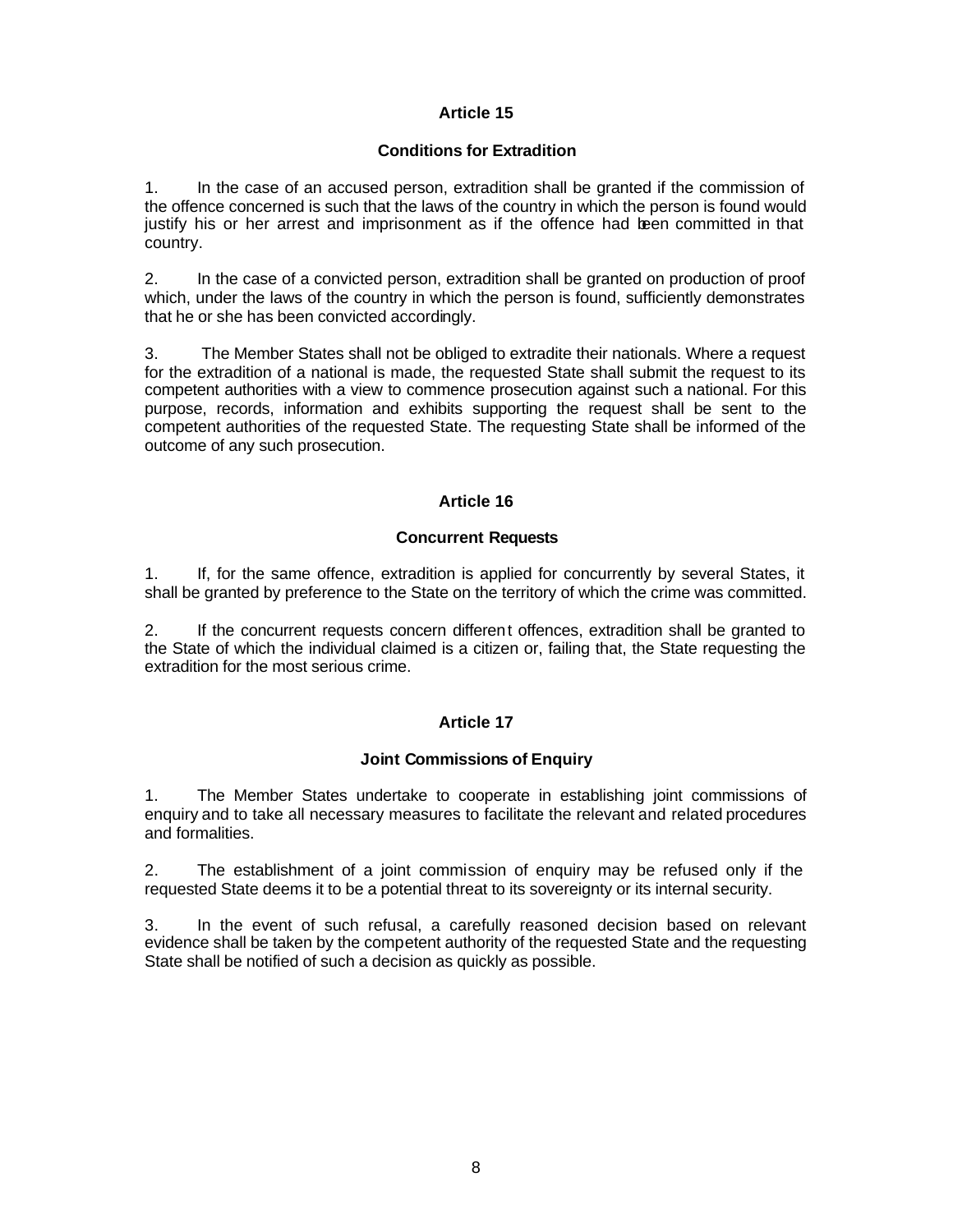# **Request for Joint Commission**

1. A request for a joint commission of enquiry shall be submitted through diplomatic channels by the Minister in charge of Legal Affairs of the requesting State to the Minister in charge of Foreign Affairs of the requested State.

2. As soon as the request is received, the said Minister will transmit it to the competent authority of the requested State who shall consider the request accordingly.

# **Article 19**

#### **Records and Other Documents**

The minutes, reports and all other documentation supplied by the Joint Commission of Enquiry shall constitute valid evidence for the authorities of the requesting State in the same way as the requested State would consider such evidence to be valid.

# **Article 20**

### **Exchange of Information**

In order to prevent and effectively combat crimes of genocide, crimes against humanity and war crimes in the Great Lakes Region, the police forces of the Member States shall, in the framework of this Protocol, exchange information between themselves on:

- a) The perpetrators, co-perpetrators and accomplices involved in the commission of the crime of genocide, war crimes, and crimes against humanity;
- b) Any items of evidence connected to the crimes mentioned above, whether committed or attempted;
- c) The elements needed to establish the evidence for these crimes;
- d) Arrests and police investigations carried out by the competent authorities against the nationals of other Member States and persons residing in their territories.

# **Article 21**

#### **Cooperation with the International Criminal Court**

The Member States shall endeavour to ratify the Statute of the International Criminal Court in accordance with their constitutional requirements.

# **Article 22**

#### **Legislative Measures**

Member States shall ensure that procedures concerning all forms of cooperation with the International Criminal Court are established by way of national legislation.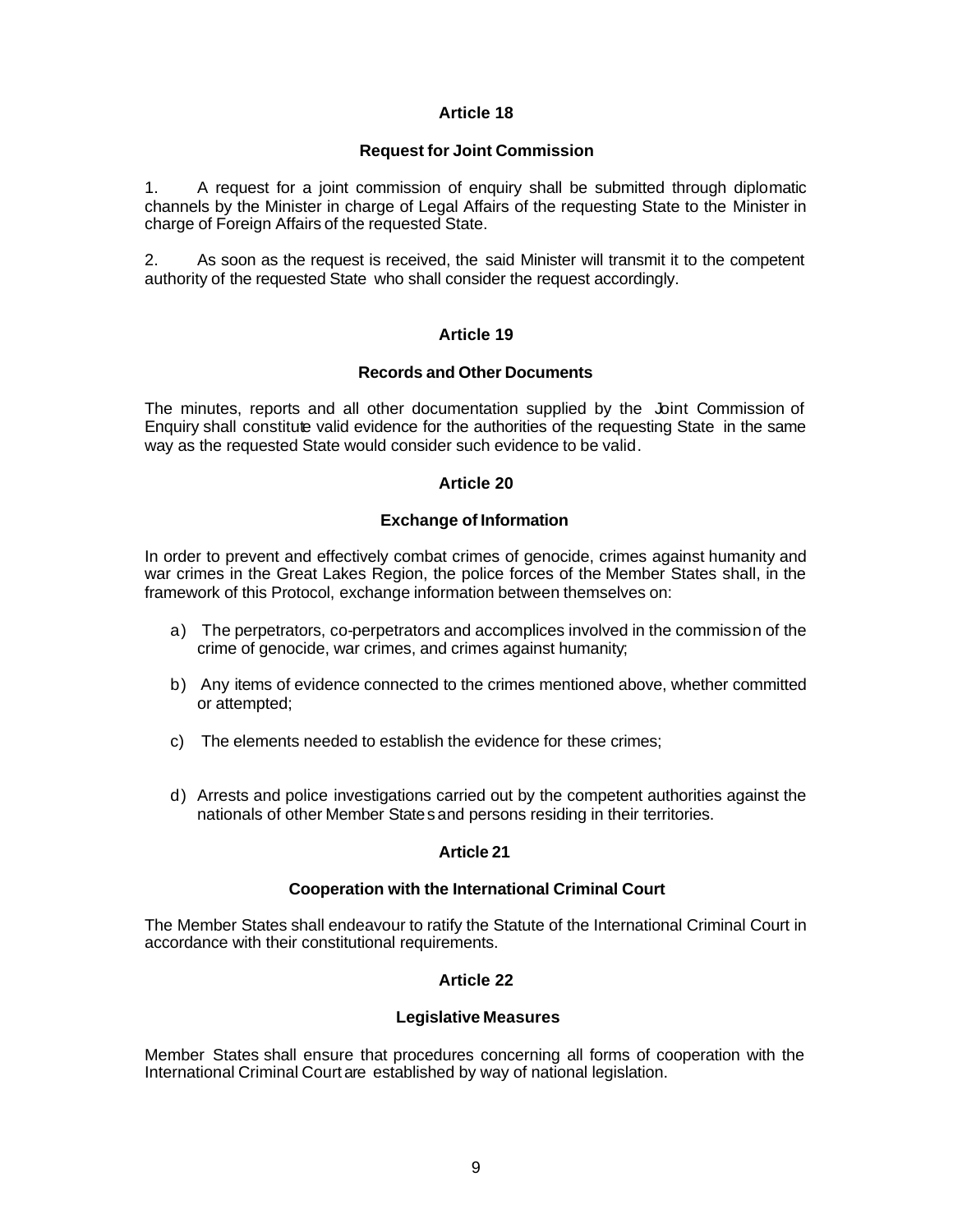# **Undertakings by Member States**

The Member States undertake to cooperate actively with the International Criminal Court with specific reference to:

- a) Requests to the arrest and hand over of persons alleged to have committed crimes falling within the jurisdiction of the International Criminal Court;
- b) Requests for transit through the territory of a Member State;
- c) Requests concerning other forms of cooperation mentioned in Article 93 of the Statute o f the International Criminal Court;
- d) Requests for cooperation related to renunciation of immunity and consent to hand over indicted persons;
- e) Execution of prison sentences or fines and measures of confiscation.

# **Article 24**

### **Requests from the International Criminal Court**

1. If a Member State receives a request from the International Criminal Court for the surrender of an indicted person and a competing request from another State to extradite the same person for the same crime, the requested Member State shall give priority to the request of the International Criminal Court.

2. The status of the national of the requested State shall not constitute a bar to the hand over or surrender of such a national.

# **Article 25**

# **Applicability of Articles 22, 23 and 24**

Articles 22, 23 and 24 are binding only upon those Member States that have, or will have, ratified the Statute of the International Criminal Court when this Protocol will come into force.

# **CHAPTER V**

# **Safeguard Measures**

### **Article 26**

#### **Committee**

1. A Committee for the prevention and the punishment of the crime of genocide, war crimes, and crimes against humanity and all form of discrimination shall be established.

2. Member States shall provide the Committee with sufficient resources to carry out its work effectively.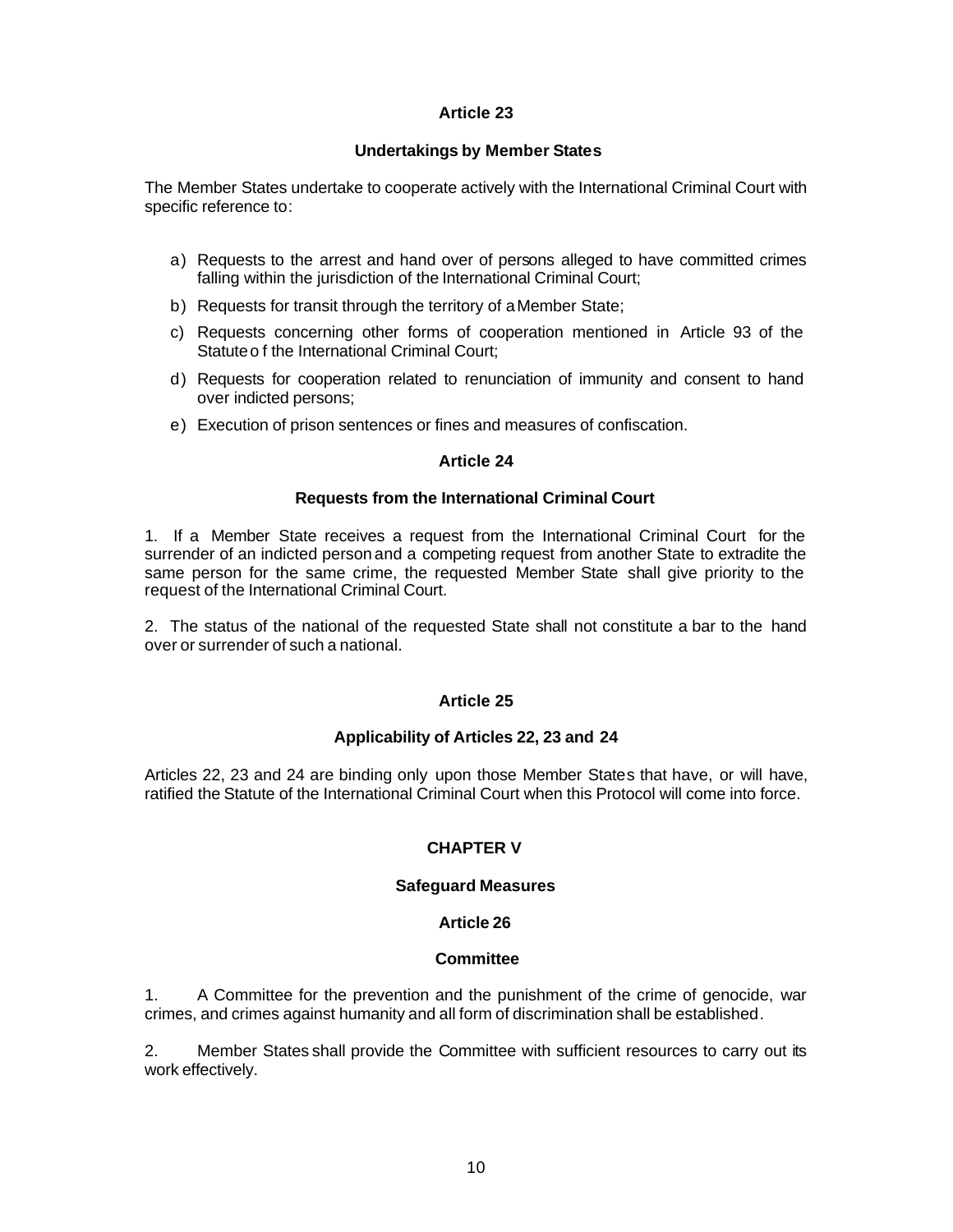# **Composition of the Committee**

1. The Committee shall be composed of one person from each Member State, selected from male and female personalities known for their high moral standards, their impartiality and their competence.

2. Members of the Committee shall sit in their personal capacity.

# **Article 28**

### **Candidates**

Each Member State will present a maximum of two candidates at least one of whom shall be a woman.

### **Article 29**

### **List of Candidates**

1. The Conference Secretariat shall invite Member States to submit the list of candidates within ninety days before the selection of the members of the Committee.

2. The Conference Secretariat shall draw up an alphabetical list of the candidates and communicate it to the Member States, at least thirty days before the next session of the Summit.

# **Article 30**

#### **Selection**

The members of the Committee shall be endorsed by the Summit upon the recommendation of the Regional Inter-Ministerial Committee from the list of candidates referred to in Article 29.

#### **Article 31**

#### **Mandate**

1. Members of the Committee shall serve for a period of four years, which will be renewable once.

 2. In the event that a member of the Committee cannot complete his or her mandate, such a member shall be replaced by a new member from the same Member State from which the departing member was selected. The new member shall be appointed for the remaining period of the mandate held by the previous member.

3. Members of the Committee shall serve their mandate until their successors are chosen.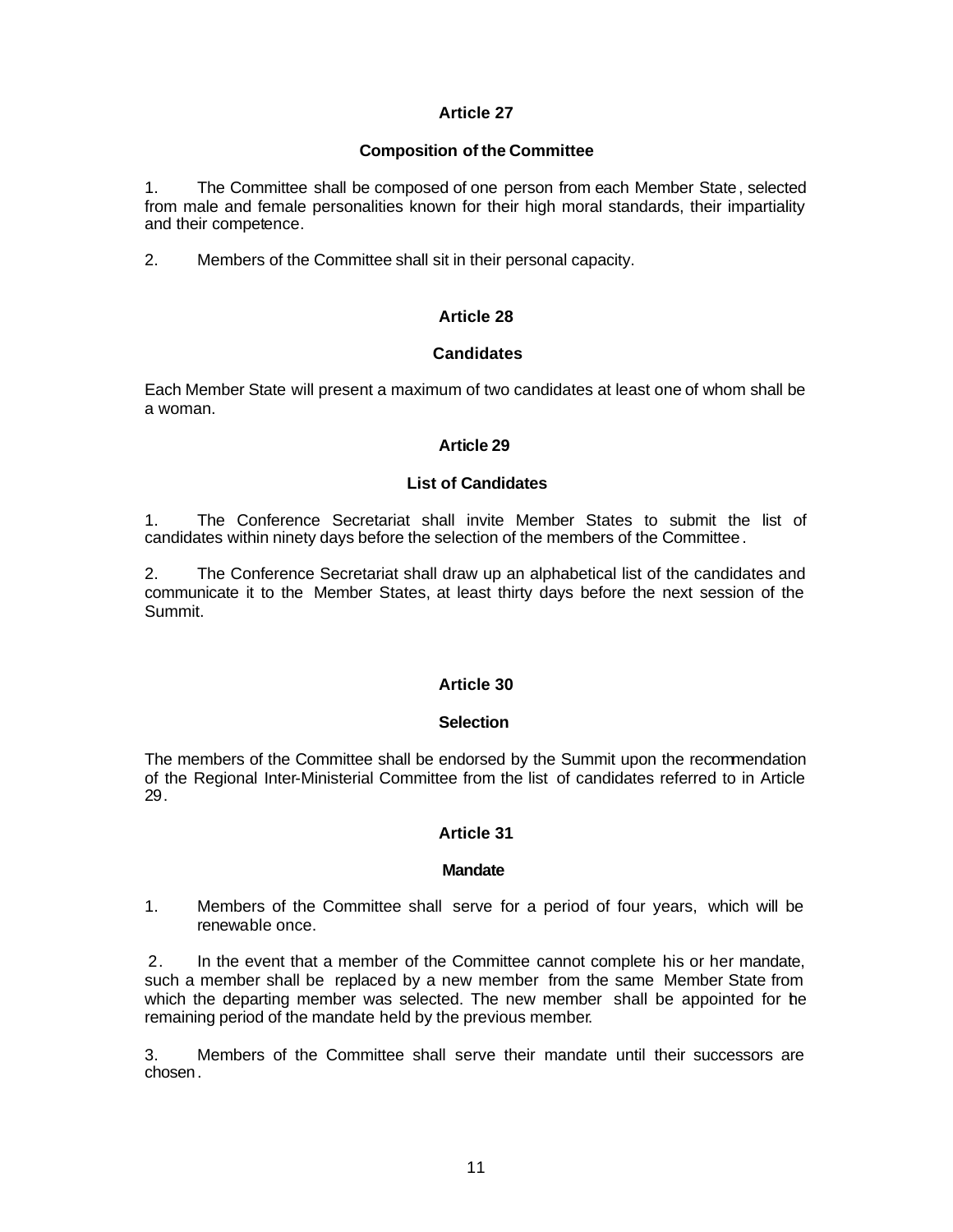### **Members' Declaration**

After their appointment, the members of the Committee shall solemnly declare that they will carry out their functions impartially and loyally.

### **Article 33**

### **Vacancies**

In the event of the death or the resignation of a Committee member, the Chairperson of the Committee shall immediately inform the Conference Secretariat who shall declare the seat vacant as from the date of death or resignation.

# **Article 34**

### **Suspension or Termination of the Mandate**

1. A member's mandate can only be suspended or terminated if the other members of the Committee agree unanimously that she or he no longer meets the requirements of the mandate to serve on the Committee.

2. The decision to suspend or terminate the mandate shall be made by the Conference.

# **Article 35**

# **Committee Staff**

The Conference Secretariat shall appoint a Secretary of the Committee and will, in addition, provide the staff, means and services necessary for the effective operation of the Committee.

# **Article 36**

#### **Chairperson of the Committee**

1. The Committee shall elect its Chairperson, Vice Chairperson and the Rapporteur for a period of two years, renewable once.

2. The functions of the Chairperson, the Vice Chairperson and the Rapporteur shall be defined in the Committee's internal rules.

# **Article 37**

#### **Committee Meetings**

1. The Committee shall meet as often as necessary and at least twice a year when called upon by the Chairman. The quorum of the Committee shall consist of two thirds of its members.

2. Decisions shall be taken by an absolute majority of the me mbers present and voting. In the event of parity, the Chairperson shall have the casting vote.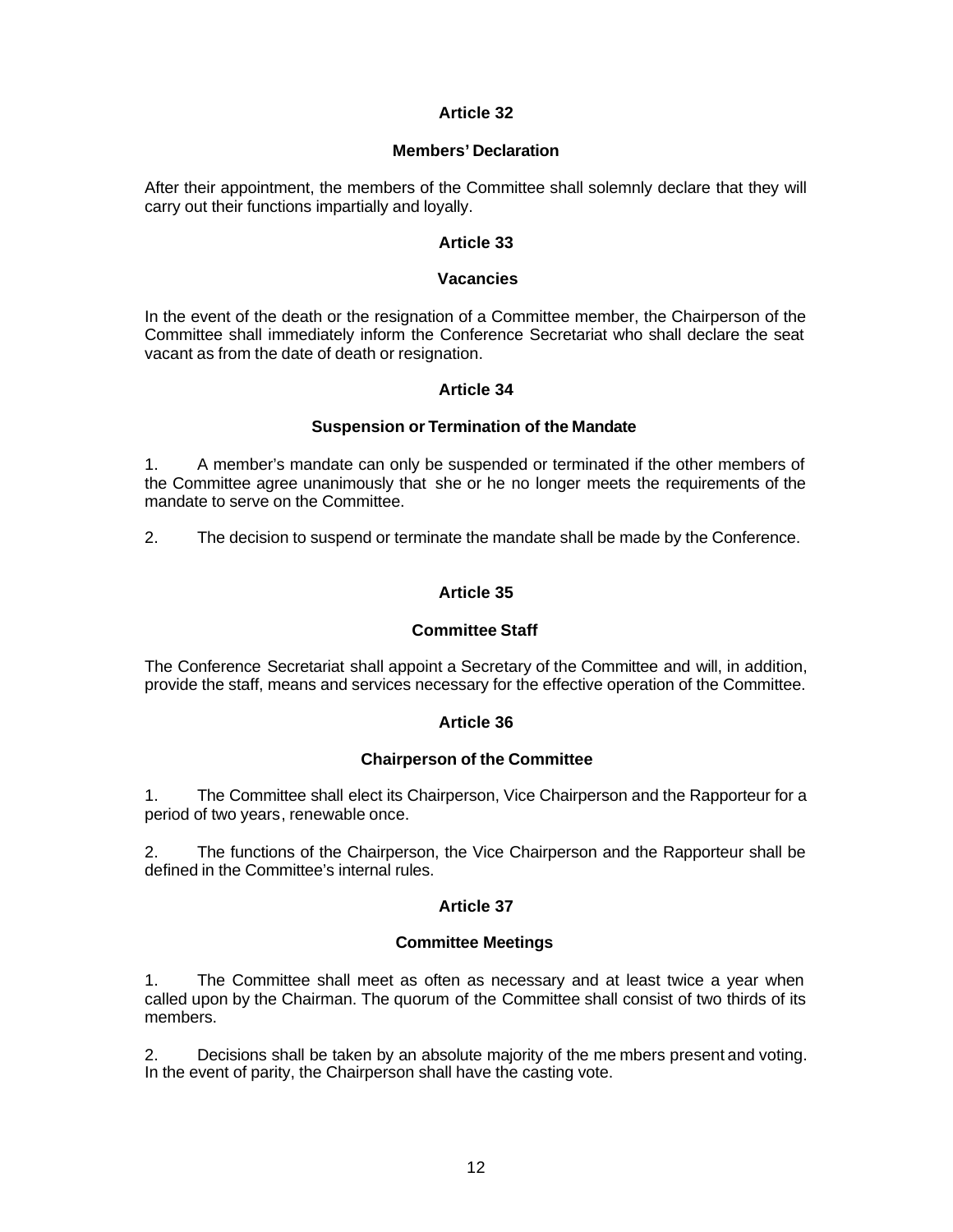# **The Committee's Mission**

1. The Committee's mission is to prevent crimes of genocide, war crimes, and crimes against humanity in the Great Lakes Region.

2. For this purpose it shall be responsible for:

(a) Regularly reviewing situations in each Member State for the purpose of preventing genocide, war crimes, crimes against humanity, and discrimination;

(b) Collecting and analysing information related to genocide, war crimes, crimes against humanity, and discrimination;

(c) Alerting the Summit of the Conference in good time in order to take urgent measures to prevent potential crimes;

(d) Suggesting specific measures to effectively fight impunity for these crimes;

(e) Contributing to raising awareness and education on peace and reconciliation through regional and national programmes;

(f) Recommending policies and measures to guarantee the rights of victims of the crime of genocide, war crimes, and crimes against humanity to truth, justice and compensation, as well as their rehabilitation, taking into account gender specific issues and ensuring that gender-sensitive measures are implemented;

(g) Monitoring amongst the Member States, where applicable, national programmes on Disarmament, Demobilization, Rehabilitation, Repatriation and Reinstallation (DDRRR) for former child soldiers, ex-combatants and combatants;

(h) Carrying out any other tasks that the Inter-Ministerial Committee may entrust it with.

# **Article 39**

# **Collaboration**

In discharging its mandate, the Committee shall collaborate with the Member States, the African Commission on Human and Peoples' Rights, civil society organizations, agencies of the United Nations system and any body that is well placed to furnish it with information that is relevant to its mandate.

# **Article 40**

# **Applicable Law**

The Committee shall apply the provisions of this Protocol and any other relevant instruments ratified by the Member States respectively.